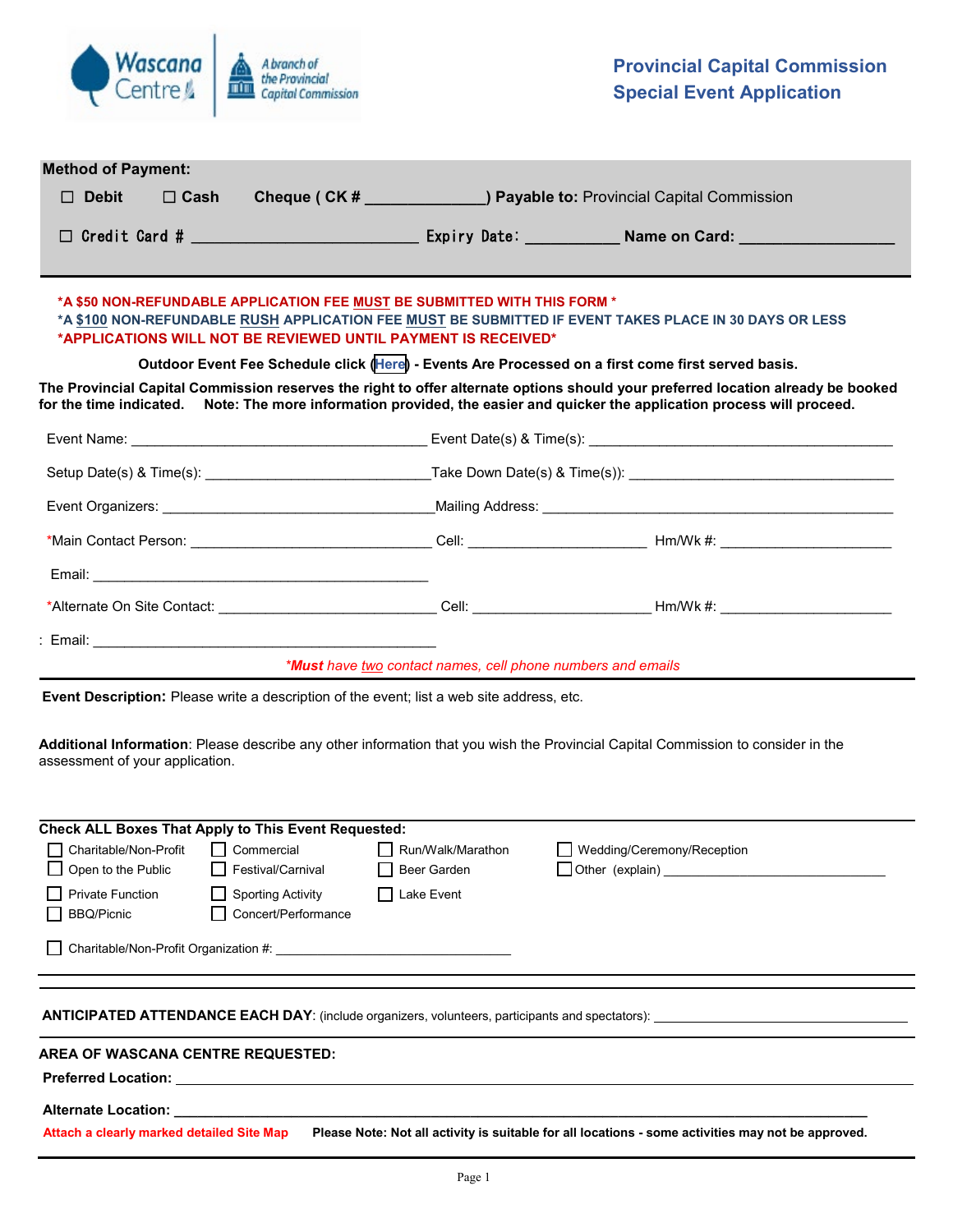Please check all activities that apply to the event and provide a brief description for those activities you have checked.

- Illustrate on a map (available on-line at wascana.ca, go to Events, click Special Events Application) your site layout and/or route.
- Identify the location of **all** event components being brought onto the site.
- If the activity is a run or walk, also submit a map of the route in addition to the start and finish area(s).
- Dependent upon the activity, applicants may be required to supply documentation before final authorization is issued (i.e., insurance, fireworks permit, liquor permit, etc.)

**Note: The more information provided, the easier and quicker the application process will proceed**

### **Provide a Clearly Marked Route Map - Maps are available on-line Click ([H](https://wascana.ca/permits-and-rentals/general-permits)ere)**

□ **Amplified Sound (live music no more than 95 decibels; DJ and recorded music no more than 90 db.)** □ **Live** □ **DJ/recorded music**

□ **Animal Related Activities.** Clean up after the animals is required & to be done by event organizers. **Type of Animal:**

□ **BBQ's** □ **Vendor Provided – Name of Vendor(s):** □ **Volunteer Provided**

**All** BBQs **must** be placed on material such as wood, cardboard, etc. (show location on site map) **# of BBQs:**

 $\square$  Charging an admission fee. (a fee to attend the event that will be paid on-site)

□ **On-site fundraising.**

**□ Beer Garden - how many, day(s) and times of operation and location. \*\***

| Number: | Date(s): | Time(s): | Location(s):                                                                                                                      | (show on site map as well) |
|---------|----------|----------|-----------------------------------------------------------------------------------------------------------------------------------|----------------------------|
|         |          |          | **All events that are expecting over 200 attendees & are serving alcohol must fill out a Special Duty Policing (SDP) Request Form |                            |
|         |          |          | available at the Regina Police Service website: www.reginapolice.ca/resources/special-duty-request-form.                          |                            |

**Regina Police Service will determine the need for SDP based on a number of factors including but not limited to the # of people attending, site plan, event type, history, etc.**

**\*\*All events serving alcohol are required to purchase \$5,000,000.00 Liquor Liability Insurance for their event and give a copy of this policy to Provincial Capital Commission.** 

□ **Dunk Tank - must provide own water source.** (show location on site map)

□ **Fireworks - appropriate permits** (copies must be given to Wascana Centre) **& security required.**

□ **Food Distribution:** The Provincial Capital Commission surcharge per vendor is \$125.

| $\Box$ Selling Food $\Box$ No Charge |  | $\Box$ Event Organization Volunteers |
|--------------------------------------|--|--------------------------------------|
|--------------------------------------|--|--------------------------------------|

□ **Vendors** □ **Food Truck** □ **Other:**

**Food Sales/Distribution – Event Contact Information will be forwarded to RQHR Public Health.**

□ **Vendor Station(s): Number:** Name(s): Location(s): <br>
Location(s): (show on s

**Location(s):** (show on site map as well)

□ **Merchandise Sales** (must be related to event)

|  | □ Garbage Barrels - Provincial Capital Commission will supply barrels at no charge. Number Needed: |  |
|--|----------------------------------------------------------------------------------------------------|--|
|--|----------------------------------------------------------------------------------------------------|--|

□ **Garbage Roll**-**Off Dumpster Bins:** Users are responsible for arranging delivery, emptying & removal from Wascana Centre. **Number:**

| □ Stage(s): Number of Stage(s):<br>Size of Stage(s):<br>∟ocation(s): | (show on site map as well) |
|----------------------------------------------------------------------|----------------------------|
|----------------------------------------------------------------------|----------------------------|

□ **Tent(s): Number: Size(s): Using Stakes:** □ **Yes** □ **No Length of Stakes: inches Location(s):** (show on site map as well) The City of Regina requires a building permit for any tent structures larger than 10' X 10' in size. The permit can be obtained through the City of Regina. Please forward a copy once filled out and Wascana Centre will sign off as the 'owner' \*See Permits For Temporary Structures (page 4)

| Inflatables (tents/bouncers, etc.) Number:                                              | Size: | Location(s): | (show on site map as well) |
|-----------------------------------------------------------------------------------------|-------|--------------|----------------------------|
| Nota: It is not normitted for Vandore or Dermit holders to use cleatrical bookung in We |       |              |                            |

# **Note: It is not permitted for Vendors or Permit holders to use electrical hookups in Wascana Centre**

□ **Generator(s) must be placed on material such as wood or cardboard.** (show location on site map) **Number:**

| $\overline{\phantom{0}}$<br>$\Box$ Bleachers: Number: | Size. | Location(s): | (show on site map) |
|-------------------------------------------------------|-------|--------------|--------------------|
|-------------------------------------------------------|-------|--------------|--------------------|

|         | $\Box$ Portable Toilets - Overnight security is required and arranged by event o rganizer. |  |
|---------|--------------------------------------------------------------------------------------------|--|
| Number: | Location(s):                                                                               |  |

(show on site map)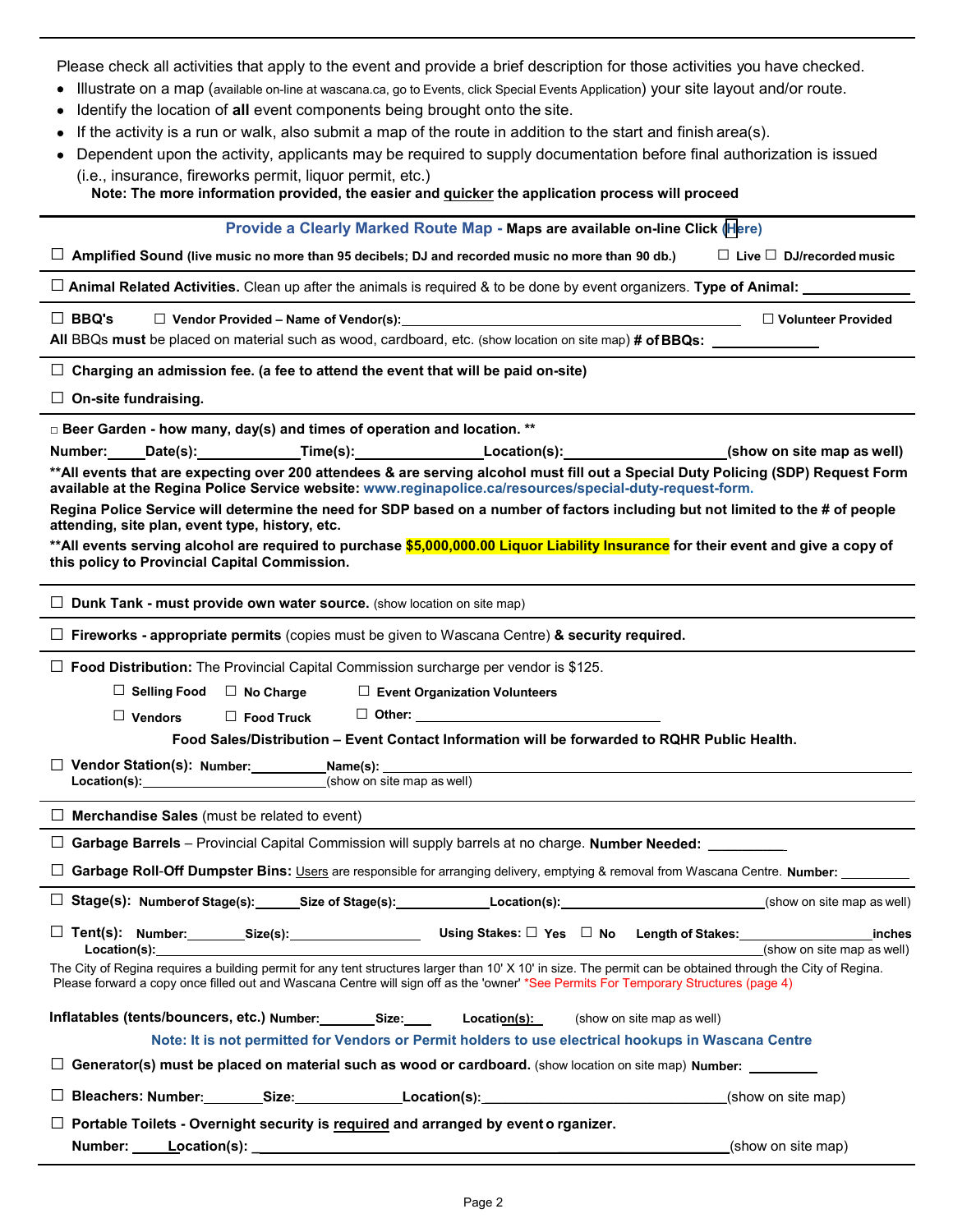| Provide a clearly marked Route Map - Maps are available on-line at www.wascana.ca                                                                                                                                                                                                                                 |                                                                                                                                                      |  |  |  |  |
|-------------------------------------------------------------------------------------------------------------------------------------------------------------------------------------------------------------------------------------------------------------------------------------------------------------------|------------------------------------------------------------------------------------------------------------------------------------------------------|--|--|--|--|
| $\Box$ Race/Walk Route with Start/Finish indicated.                                                                                                                                                                                                                                                               |                                                                                                                                                      |  |  |  |  |
| $\Box$ Parade Route with start/finish indicated.                                                                                                                                                                                                                                                                  | Parade permit must be received from City of Regina if utilizing areas <b>outside</b> Wascana Centre. Copy of Permit must be given to Wascana Centre. |  |  |  |  |
| $\Box$ Road / Sidewalk marking<br>Only products that are chalk based, temporary and washable may be used. Paint cannot be used. Paint                                                                                                                                                                             |                                                                                                                                                      |  |  |  |  |
| $\Box$ Road Restrictions - please specify where, why, etc. Indicate on site/route map                                                                                                                                                                                                                             |                                                                                                                                                      |  |  |  |  |
| Location(s): (show on site map as well) (show on site map as well) (show on site map as well)                                                                                                                                                                                                                     | ?                                                                                                                                                    |  |  |  |  |
| Why: which is a series of the contract of the contract of the contract of the contract of the contract of the contract of the contract of the contract of the contract of the contract of the contract of the contract of the<br>$\Box$ Road Closures - please specify where, why etc. Indicate on site/route map |                                                                                                                                                      |  |  |  |  |
|                                                                                                                                                                                                                                                                                                                   |                                                                                                                                                      |  |  |  |  |
|                                                                                                                                                                                                                                                                                                                   |                                                                                                                                                      |  |  |  |  |
|                                                                                                                                                                                                                                                                                                                   |                                                                                                                                                      |  |  |  |  |
|                                                                                                                                                                                                                                                                                                                   |                                                                                                                                                      |  |  |  |  |
| □Reserving Parking Spots: Number: ____ Location(s): ____________________________                                                                                                                                                                                                                                  | (show on site map as well)                                                                                                                           |  |  |  |  |
|                                                                                                                                                                                                                                                                                                                   |                                                                                                                                                      |  |  |  |  |
| □ Off Road Parking Number: ____________Type of Vehicle(s) (car/truck/semi/etc.):                                                                                                                                                                                                                                  |                                                                                                                                                      |  |  |  |  |
|                                                                                                                                                                                                                                                                                                                   |                                                                                                                                                      |  |  |  |  |
| Security - Provincial Capital Commission requires that Events provide security for all overnight site setup, concerts and/or beer gardens.                                                                                                                                                                        |                                                                                                                                                      |  |  |  |  |
| Contact Name: ___________________________Contact Number: _______________________                                                                                                                                                                                                                                  |                                                                                                                                                      |  |  |  |  |
|                                                                                                                                                                                                                                                                                                                   |                                                                                                                                                      |  |  |  |  |
|                                                                                                                                                                                                                                                                                                                   |                                                                                                                                                      |  |  |  |  |
| □ Erecting Fencing: Size: Location(s): Location(s): (show on site map as well)                                                                                                                                                                                                                                    |                                                                                                                                                      |  |  |  |  |
| $\Box$ Other structures to be erected. Please specify: (show on site map as well)                                                                                                                                                                                                                                 |                                                                                                                                                      |  |  |  |  |
|                                                                                                                                                                                                                                                                                                                   |                                                                                                                                                      |  |  |  |  |
|                                                                                                                                                                                                                                                                                                                   |                                                                                                                                                      |  |  |  |  |
| $\Box$ Barricades – Provincial Capital Commission can provide six (6) at no charge. Users are responsible for erecting and staffing.                                                                                                                                                                              |                                                                                                                                                      |  |  |  |  |
| $\Box$ Number: Purpose: $\Box$                                                                                                                                                                                                                                                                                    |                                                                                                                                                      |  |  |  |  |
| Must follow Provincial Capital Commission Policy 118 & 119 which does not permit advertising outside of the event area.<br>Directional and/or information signage is allowed                                                                                                                                      |                                                                                                                                                      |  |  |  |  |
| $\Box$ Signs: Number/size/purpose/location and wording must be provided.                                                                                                                                                                                                                                          |                                                                                                                                                      |  |  |  |  |
| Number:__________Size(s):___________________________________Purpose(s):__________                                                                                                                                                                                                                                 |                                                                                                                                                      |  |  |  |  |
|                                                                                                                                                                                                                                                                                                                   | (show on site map as well)                                                                                                                           |  |  |  |  |
| <b>Wording: with the contract of the contract of the contract of the contract of the contract of the contract of the contract of the contract of the contract of the contract of the contract of the contract of the contract of</b>                                                                              |                                                                                                                                                      |  |  |  |  |
| Banners - Number/size/purpose/location and wording must be provided.                                                                                                                                                                                                                                              |                                                                                                                                                      |  |  |  |  |
|                                                                                                                                                                                                                                                                                                                   |                                                                                                                                                      |  |  |  |  |
| <b>Location(s):</b> the contract of the contract of the contract of the contract of the contract of the contract of the contract of the contract of the contract of the contract of the contract of the contract of the contract of                                                                               | (show on site map as well)                                                                                                                           |  |  |  |  |
|                                                                                                                                                                                                                                                                                                                   |                                                                                                                                                      |  |  |  |  |
| $\Box$ Watercraft - Motorboats must supply a copy of Transport Canada Permit.                                                                                                                                                                                                                                     |                                                                                                                                                      |  |  |  |  |
|                                                                                                                                                                                                                                                                                                                   |                                                                                                                                                      |  |  |  |  |